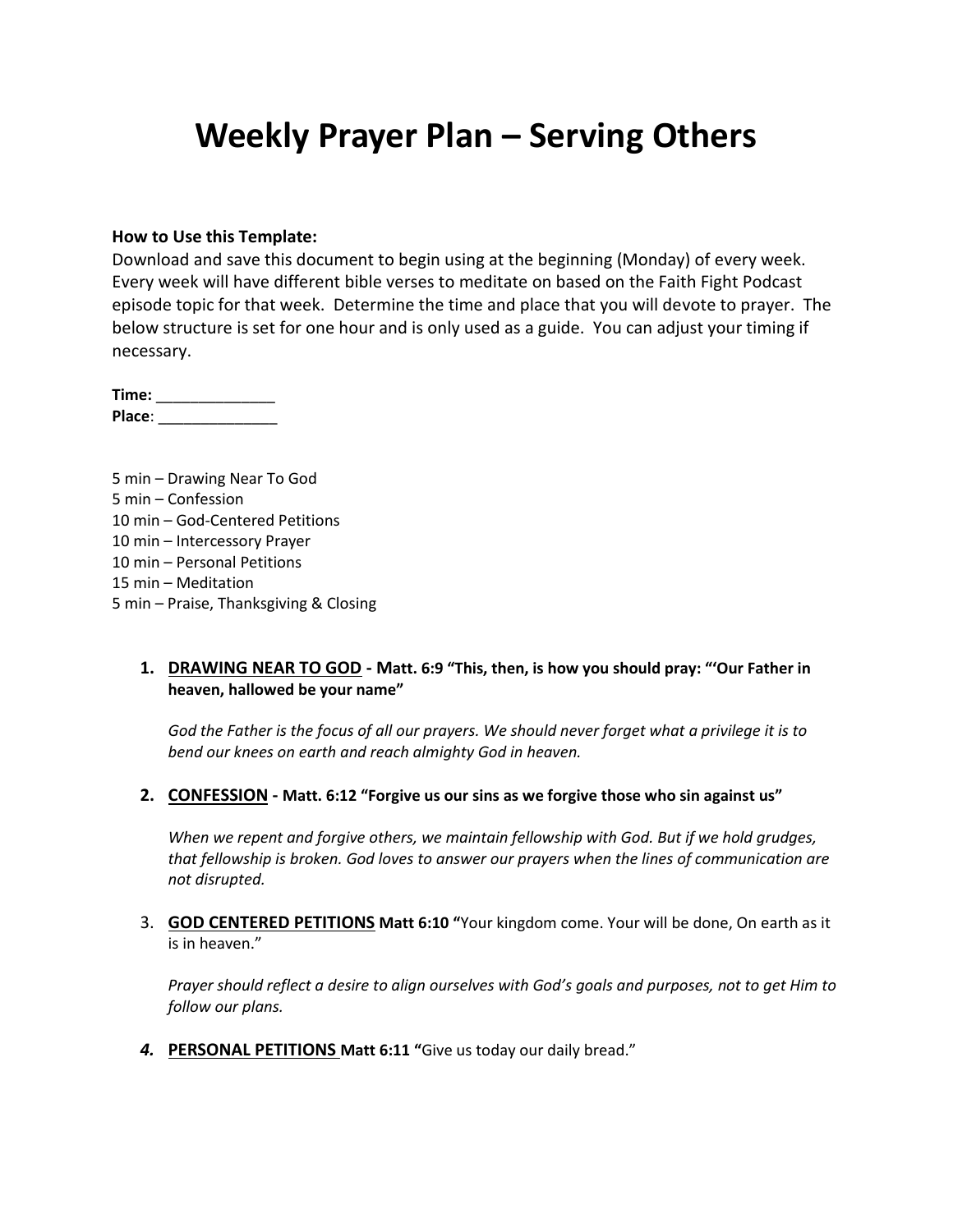*We are dependent upon the Lord for our needs and He wants us to come to Him with our requests.*

5. **MEDITATION Joshua 1:8** "Keep this Book of the Law always on your lips; meditate on it day and night, so that you may be careful to do everything written in it. Then you will be prosperous and successful."

*Meditation is thinking about the word of God to understand what it means in the context of the scripture and how it can apply to your life today. The Word of God is powerful enough to still be relevant in your life today even though it was written thousands of years ago.*

### **Read through the scripture passages for today as listed below:**

Meditational Verses Monday: Matthew 20:20-28 Tuesday: 1 Peter 4:10-11 Wednesday: Matthew 25:31-46 Thursday: John 13:1-17 Friday: Mark 9:33-37 Saturday: Proverbs 11:1-31 Sunday: Philippians 2:1-18

**Once you have read the scripture for today, write down your answer to the questions below or any other insight/revelation that you receive in your prayer journal.** 

- 1. Is there a promise to claim?
- 2. Is there a lesson to learn?
- 3. Is there a blessing to enjoy?
- 4. Is there a command to obey?
- 5. Is there a sin to avoid?
- 6. Is there a new thought to carry with me?
- **6. PRAISE & THANKSGIVING 1 John 5:14-15** "This is the confidence we have in approaching God: that if we ask anything according to his will, he hears us. And if we know that he hears us whatever we ask—we know that we have what we asked of him."

*We can end our prayer time with confidence that God has heard our prayer and will answer in His perfect timing. Demonstrate your faith in Him by showing thanks before you see the answer to your prayers.*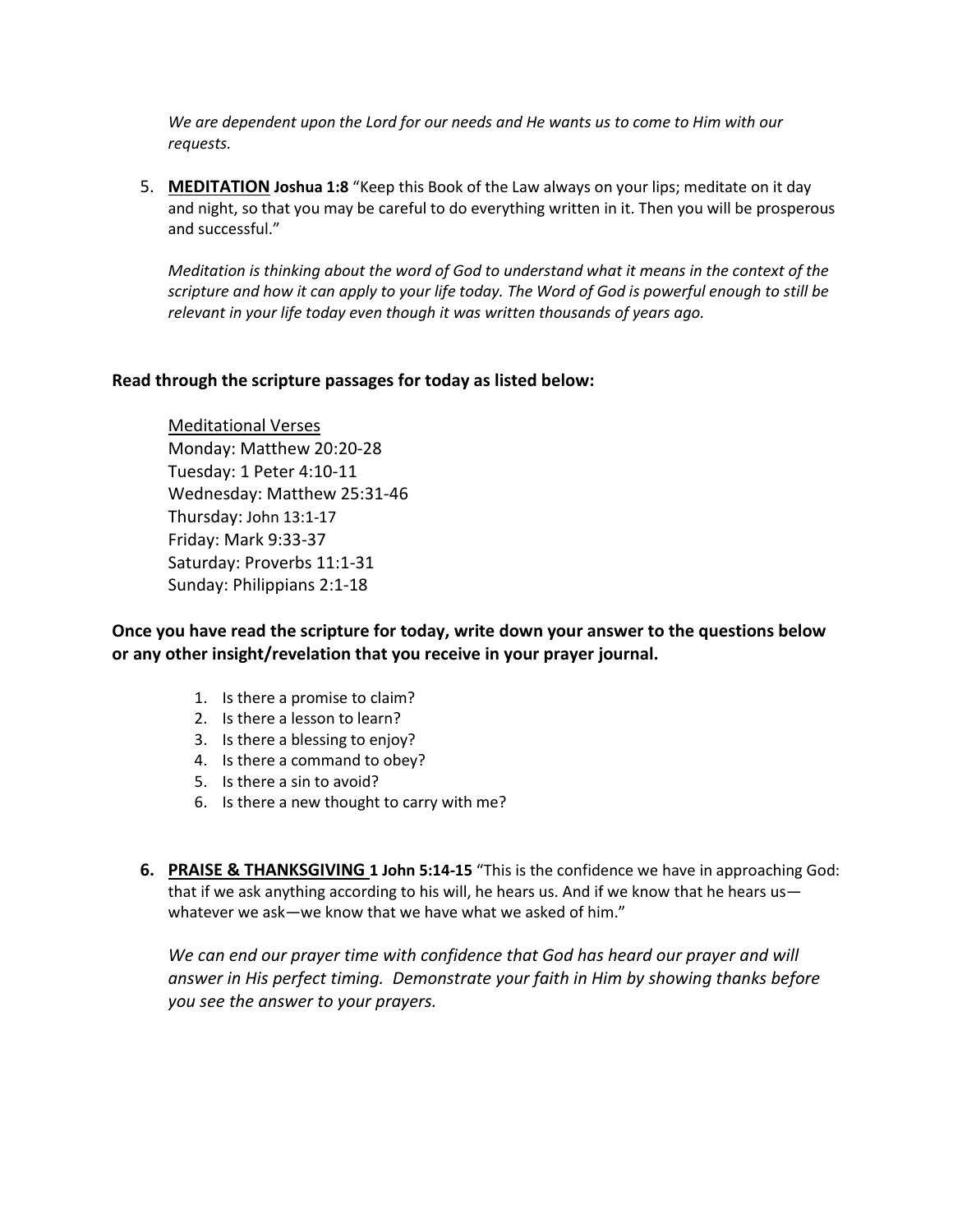# **Bible Verses & Notes - Serving Others**

One of the basic fundamentals of Christianity is our service towards others in need. If the love of God is in your heart as a believer you will feel compelled to serve others in some way, shape or form. For me I'm serving other with this podcast and in other ministries in my church. So this episode will show you the importance of serving others.

*As each has received a gift, use it to serve one another, as good stewards of God's varied grace: whoever speaks, as one who speaks oracles of God; whoever serves, as one who serves by the strength that God supplies—in order that in everything God may be glorified through Jesus Christ. To him belong glory and dominion forever and ever. Amen. - 1 Peter 4:10-11*

Some people believe that they have the right to use their abilities and gifts as they please. Others feel that they have no special talent at all. Peter addresses both groups in this verse. Everyone has some gifts find yours and use them. All our abilities should be used in serving others.

*Even as the Son of Man came not to be served but to serve, and to give his life as a ransom for many*. - *Matthew 20:28*

Jesus came to this earth to serve. He is the ultimate example of service. He died so that we can have a relationship with God and that through him we might be saved. And in him we have everything we need to live a successful Christian life.

*When he had washed their feet and put on his outer garments and resumed his place, he said to them, "Do you understand what I have done to you? You call me Teacher and Lord, and you are right, for so I am. If I then, your Lord and Teacher, have washed your feet, you also ought to wash one another's feet. - John 13:12-14*

This is another example of how Jesus came to serve. Jesus did not wash his disciples feet just to get them to be nice to each other. His greater goal was to extend his mission on earth after he was gone. These men were to move into the world serving God, serving each other, and serving all people whom they took the message of salvation to.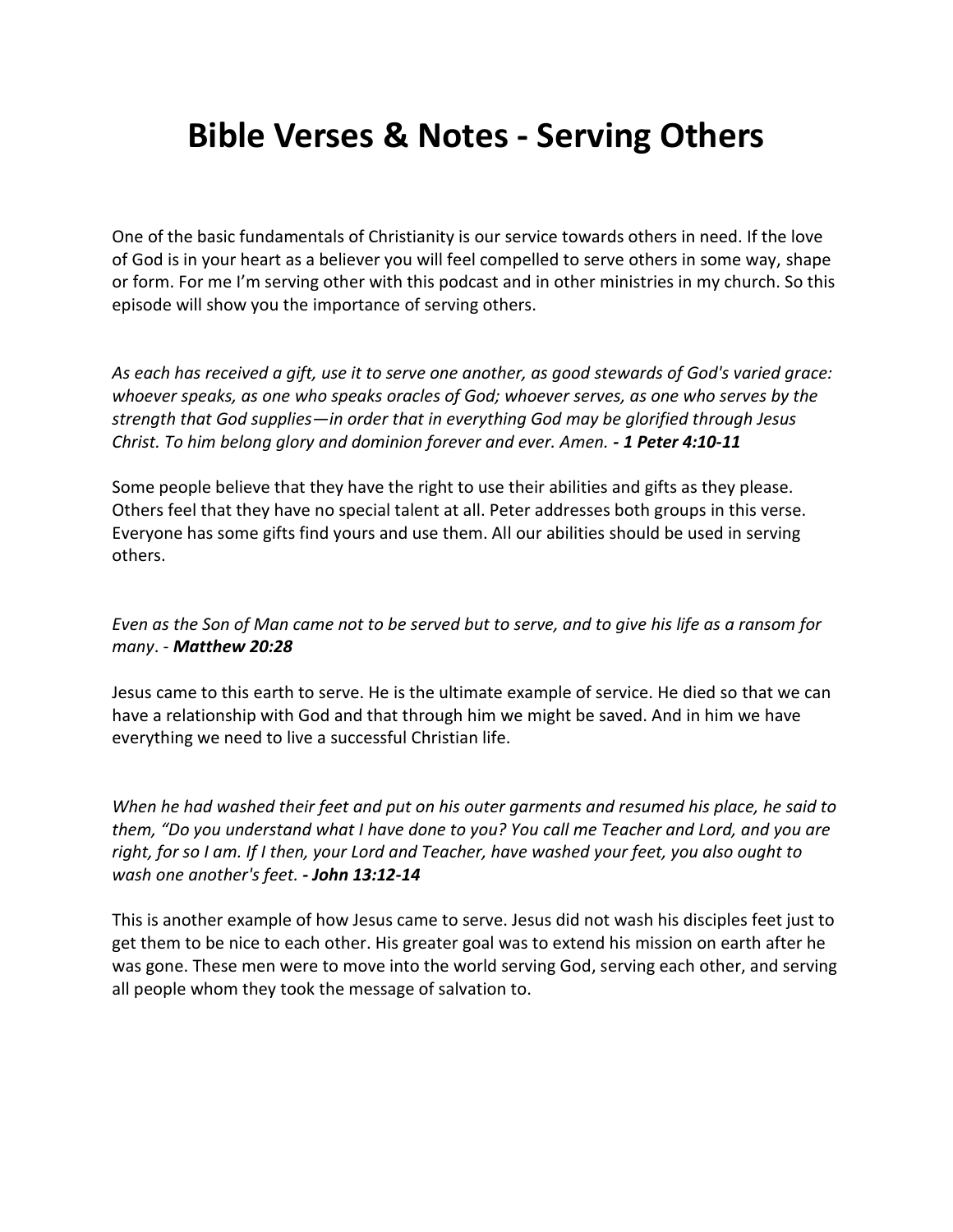*And he sat down and called the twelve. And he said to them, "If anyone would be first, he must be last of all and servant of all. - Mark 9:35*

Greatness comes by being a servant to others. Not by exulting yourself above others. You must believe that God will honour your servant hood in history and in eternity.

But he who is greatest among you shall be your servant. And whoever exalts himself will be humbled, and he who humbles himself will be exalted. - *Matthew 23:11-12*

There is to be no elitism in servanthood. When was the last time you served someone? Someone who couldn't do anything for you in return? That's what Jesus did. The eternal son of God became a servant to save those who couldn't save themselves. As a result God the father exalted him. And that's what Jesus promises his disciples here in this verse.

*Then the righteous will answer him, saying, 'Lord, when did we see you hungry and feed you, or thirsty and give you drink? And when did we see you a stranger and welcome you, or naked and clothe you? And when did we see you sick or in prison and visit you?' And the King will answer them, 'Truly, I say to you, as you did it to one of the least of these my brothers, you did it to me.' - Matthew 25:37-40*

This parable describes acts of mercy we all can do every day. These acts do not depend on wealth, ability, or intelligence. They are simply and freely given and freely received. We have no excuse to neglect those who have deep needs and we cannot handover this responsibility to the church or government alone.

*One person gives freely, yet gains even more; another withholds unduly, but comes to poverty. A generous person will prosper; whoever refreshes others will be refreshed. People curse the one who hoards grain, but they pray God's blessing on the one who is willing to sell. - Proverbs 11:24-26 NIV*

Giving and serving others reveals who really comes first in our lives. When we use our money to give and serve others God promises blessings to be returned onto us. Receiving shouldn't be the motivation when serving or giving but your willingness to show the love of Christ to others should be your driving force.